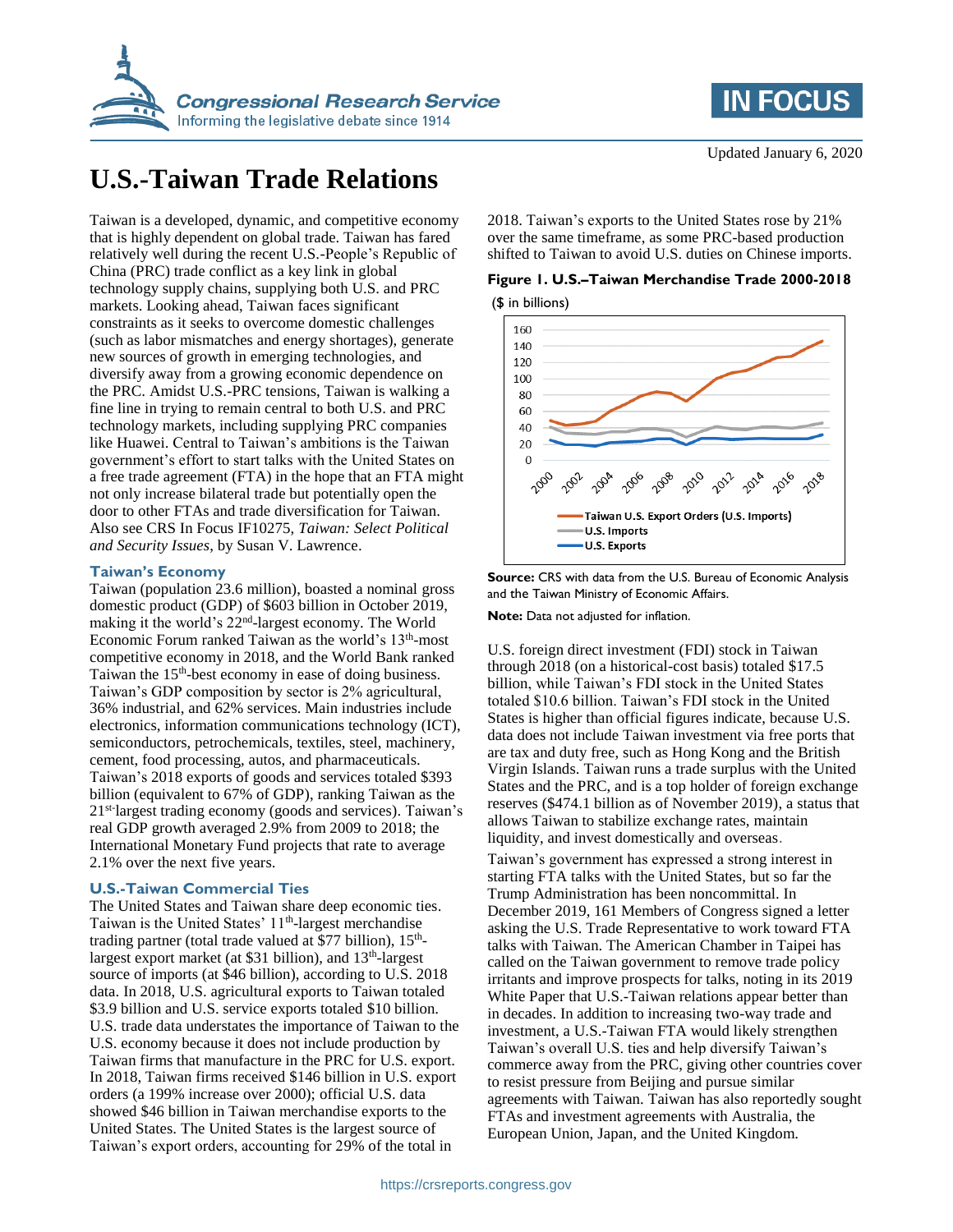# **U.S.-Taiwan TIFA**

The United States and Taiwan concluded a Trade and Investment Framework Agreement (TIFA) in 1994. TIFA talks, usually held on an annual basis, serve as a high-level forum to discuss major trade and investment issues and disputes and expanded commercial ties. Topics generally include market access, intellectual property rights protection, labor and environmental issues, and trade capacity building. USTR has indicated in the past that TIFA talks could lead to FTA talks.

Taiwan's agricultural trade barriers, particularly a decision in 2007 to ban U.S. pork and beef that contain ractopamine (a feed additive that promotes leanness), have long been a source of friction in U.S.-Taiwan economic relations. The issue prompted the United States to suspend TIFA talks between 2007 and 2013. Talks resumed in March 2013, after Taiwan agreed to allow some beef imports containing ractopamine, based on a maximum residue limit (MRL), although it continued to bar U.S. pork. Major U.S. pork producers, however, recently announced a halt in the use of ractopamine in their supply chains to facilitate exports to the PRC, which also bans ractopamine, potentially removing a key disagreement. Other U.S. concerns include:

- tariff-rate quotas on 16 agricultural products;
- motorcycle and soda ash tariffs;
- country-specific quota regime for rice;
- restrictions on biotechnology, genetically-modified agricultural goods, and medical devices; and
- rules on digital trade, energy, and tourism.

# **Taiwan's Economic Challenges**

Taiwan faces risks of declining competitiveness and growing economic dependence on the PRC. Taiwan's share of global merchandise exports fell from a peak of 2.5% in 1993 to 1.6% in 2018. Domestically, the Taiwan government is facing stagnant wages; an aging population; and land, power, and water shortages. Taiwan also faces a talent mismatch. While some university graduates have trouble finding jobs, industry complains that Taiwan lacks particular technical talent. Overall unemployment is low at 3.8% (September 2019), but the rate for those aged 20-24 is more than three times higher (11.7%). Taiwan's current government has vowed to phase out the use of nuclear power, but does not appear to have identified alternative power sources to meet projected demand, including the needs of a "5+2" plan to boost innovation and manufacturing in a range of emerging industries, including advanced manufacturing, biotech, green energy, and defense. The program involves at least \$58 billion in government outlays for research, companies, and infrastructure. The Taiwan government has also introduced tax policies and loans to incentivize semiconductor and ICT production in Taiwan and liberalized rules to allow shortterm hiring of foreign nationals to address talent gaps.

## **Cross-Strait Issues**

Taiwan officials assess that declining competitiveness is due in part to new FTAs that exclude Taiwan (in large part because of pressure from Beijing) and obstacles Taiwan faces in joining and participating in international organizations. U.S. withdrawal from the Trans-Pacific Partnership (TPP) in 2017 hurt Taiwan's ability to join the TPP and an amended agreement, TPP-11, that was signed

without the United States and Taiwan. Since a 1994 U.S. Taiwan Policy Review, U.S. policy has been to support Taiwan's membership in international organizations for which statehood is not a requirement, and to encourage "meaningful participation" for Taiwan in organizations for which statehood is a requirement. Taiwan is a member of the World Trade Organization, the Asian Development Bank, and the Asia-Pacific Economic Cooperation forum, all as an economy or a separate customs territory, not a state. The PRC actively works to restrict Taiwan's participation; recently, it has reportedly tried to prevent the World Bank from hiring Taiwan passport holders.

Taiwan is dependent on commerce with the PRC, even as some of those ties support U.S. trade because of Taiwan manufacturing in the PRC that supports U.S. exports. In 2018, 41% of Taiwan's goods exports went to mainland China and Hong Kong. The PRC is also Taiwan's largest destination for FDI. The Taiwan government estimates that 405,000 citizens—2.4% of Taiwan's working population of 17.1 million citizens—were working in the PRC as of 2017. Current Democratic Progressive Party President Tsai Ingwen has sought to deepen ties in Southeast and South Asia, while keeping PRC ties stable. Tsai has publicly opposed Beijing's proposed "one country, two systems" framework for Taiwan and publicly supported protestors in Hong Kong. The PRC has sought to pressure Tsai economically by restricting tourism. (Between 2015 and 2018, Taiwan arrivals from the PRC fell by 36% from 4.2 to 2.7 million.) The opposition Kuomintang (KMT) party contends that closer economic ties have benefited Taiwan economically and reduced political tensions with Beijing. Taiwan's former KMT president, Ma Ying-jeou (in office 2008-16), accelerated liberalization of direct trade, transportation, and postal links and negotiated an Economic Cooperation Framework Agreement in 2010. Taiwan capitalized on favorable PRC ties in 2013 to conclude trade agreements with New Zealand and Singapore but relations with Beijing soured in 2014 when a proposed services trade deal with the PRC led to widespread protests in Taiwan, forcing Taiwan's Legislative Yuan to suspend a vote.

#### **National Security Issues**

U.S. actions to address national security concerns regarding PRC technology policies and espionage are spotlighting the potential risks of U.S. technology transferring to the PRC via Taiwan. In November 2018, the U.S. Department of Justice charged a Taiwan semiconductor foundry company, UMC, and three affiliated individuals for an alleged scheme to steal trade secrets related to dynamic random access memory (DRAM) from Micron, an Idaho-based semiconductor company on behalf of a PRC state firm, Fujian Jinhua Integrated Circuit Co., Ltd. The theft involved knowhow licensed by Micron to an affiliate in Taiwan that was then transferred to UMC and Fujian Jinhua in the PRC. The U.S. administration has also reportedly asked the Taiwan government to restrain Taiwan Semiconductor Manufacturing Company (TSMC), the world's largest contract chipmaker, from selling semiconductor chips to Huawei.

**Karen M. Sutter**, Specialist in Asian Trade and Finance